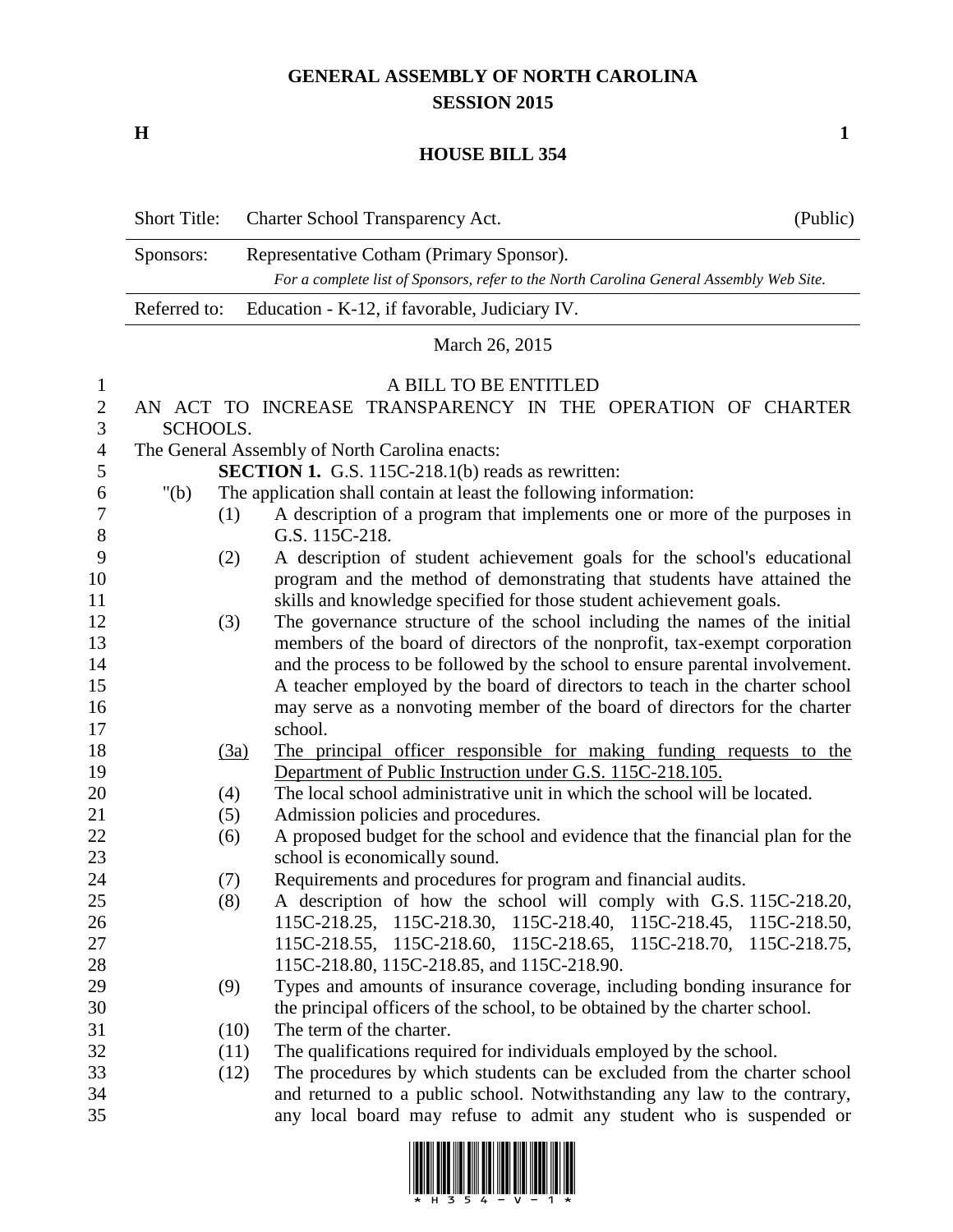|                               | <b>General Assembly of North Carolina</b>                                                                                                                                                                                                                                                                                                                                                                                            | <b>Session 2015</b> |
|-------------------------------|--------------------------------------------------------------------------------------------------------------------------------------------------------------------------------------------------------------------------------------------------------------------------------------------------------------------------------------------------------------------------------------------------------------------------------------|---------------------|
|                               | expelled from a charter school due to actions that would lead to suspension<br>or expulsion from a public school under G.S. 115C-390.5 through<br>G.S. 115C-390.11 until the period of suspension or expulsion has expired.                                                                                                                                                                                                          |                     |
| (13)                          | The number of students to be served, which number shall be at least 65, and<br>the minimum number of teachers to be employed at the school, which<br>number shall be at least three. However, the charter school may serve fewer<br>than 65 students or employ fewer than three teachers if the application<br>contains a compelling reason, such as the school would serve a<br>geographically remote and small student population. |                     |
| (14)                          | Information regarding the facilities to be used by the school and the manner<br>in which administrative services of the school are to be provided."                                                                                                                                                                                                                                                                                  |                     |
|                               | <b>SECTION 2.</b> Article 14A of Chapter 115C of the General Statutes is amended by                                                                                                                                                                                                                                                                                                                                                  |                     |
| adding a new section to read: |                                                                                                                                                                                                                                                                                                                                                                                                                                      |                     |
|                               | "§ 115C-218.17. Contracts for the management of charter schools.                                                                                                                                                                                                                                                                                                                                                                     |                     |
| (a)                           | Authority to Contract. - The board of directors of a charter school may contract                                                                                                                                                                                                                                                                                                                                                     |                     |
|                               | with a vendor or company, including an educational management organization, to perform                                                                                                                                                                                                                                                                                                                                               |                     |
|                               | services in connection with the operation of the charter school in accordance with the                                                                                                                                                                                                                                                                                                                                               |                     |
|                               | requirements of this section. The board of directors shall ensure that all operational activities of                                                                                                                                                                                                                                                                                                                                 |                     |
|                               | the management company are conducted in compliance with State and federal law and the                                                                                                                                                                                                                                                                                                                                                |                     |
| terms of its charter.         |                                                                                                                                                                                                                                                                                                                                                                                                                                      |                     |
| (b)                           | Disclosure of Contract Terms and Other Information. – The board of directors of a                                                                                                                                                                                                                                                                                                                                                    |                     |
|                               | charter school shall notify the State Board of Education and the Department of Public                                                                                                                                                                                                                                                                                                                                                |                     |
|                               | Instruction, Office of Charter Schools, of a contract entered into under this section. The board                                                                                                                                                                                                                                                                                                                                     |                     |
|                               | shall submit, within 30 days of entering into a contract for educational or financial management                                                                                                                                                                                                                                                                                                                                     |                     |
|                               | services under this section, and annually thereafter for the length of that contract, a copy of the                                                                                                                                                                                                                                                                                                                                  |                     |
|                               | contract and at least the following information:                                                                                                                                                                                                                                                                                                                                                                                     |                     |
| (1)                           | A list of all employees paid by the vendor or company who are assigned to                                                                                                                                                                                                                                                                                                                                                            |                     |
|                               | manage or work at the school. The minimum information shall be included                                                                                                                                                                                                                                                                                                                                                              |                     |
|                               | for each employee as follows:                                                                                                                                                                                                                                                                                                                                                                                                        |                     |
|                               | Name.<br>a.                                                                                                                                                                                                                                                                                                                                                                                                                          |                     |
|                               | A brief description of duties.<br><u>b.</u>                                                                                                                                                                                                                                                                                                                                                                                          |                     |
|                               | Annual salary.<br>$\underline{c}$ .                                                                                                                                                                                                                                                                                                                                                                                                  |                     |
| (2)                           | A budget and expenditure report that outlines for each year of the contract                                                                                                                                                                                                                                                                                                                                                          |                     |
|                               | the following:                                                                                                                                                                                                                                                                                                                                                                                                                       |                     |
|                               | A description of the activities performed by the vendor or company.<br><u>a.</u>                                                                                                                                                                                                                                                                                                                                                     |                     |
|                               | Budget amounts with a sum of which equals the contract total.<br><u>b.</u>                                                                                                                                                                                                                                                                                                                                                           |                     |
|                               | The prior year and current year expenditures.<br>$\underline{c}$ .                                                                                                                                                                                                                                                                                                                                                                   |                     |
| (3)                           | Corporate structure of the vendor or company, including the name of the                                                                                                                                                                                                                                                                                                                                                              |                     |
|                               | parent organization and any of its subsidiaries or affiliates."                                                                                                                                                                                                                                                                                                                                                                      |                     |
|                               | <b>SECTION 3.</b> G.S. 115C-218.25 reads as rewritten:                                                                                                                                                                                                                                                                                                                                                                               |                     |
|                               | "§ 115C-218.25. Open meetings and public records.                                                                                                                                                                                                                                                                                                                                                                                    |                     |
|                               | The charter school and board of directors of the private nonprofit corporation that operates                                                                                                                                                                                                                                                                                                                                         |                     |
|                               | the charter school are subject to the Public Records Act, Chapter 132 of the General Statutes,                                                                                                                                                                                                                                                                                                                                       |                     |
|                               | and the Open Meetings Law, Article 33C of Chapter 143 of the General Statutes.<br>Notwithstanding the requirements of Chapter 132 of the General Statutes, inspection of charter                                                                                                                                                                                                                                                     |                     |
|                               | school personnel records for those employees directly employed employed, either directly or                                                                                                                                                                                                                                                                                                                                          |                     |
|                               | indirectly by contract, by the board of directors of the charter school shall be subject to the                                                                                                                                                                                                                                                                                                                                      |                     |
|                               | requirements of Article 21A of this Chapter. The charter school and board of directors of the                                                                                                                                                                                                                                                                                                                                        |                     |
|                               |                                                                                                                                                                                                                                                                                                                                                                                                                                      |                     |
|                               | private nonprofit corporation that operates the charter school shall use the same schedule<br>established by the Department of Cultural Resources for retention and disposition of records of                                                                                                                                                                                                                                        |                     |
|                               | local school administrative units."                                                                                                                                                                                                                                                                                                                                                                                                  |                     |
|                               |                                                                                                                                                                                                                                                                                                                                                                                                                                      |                     |